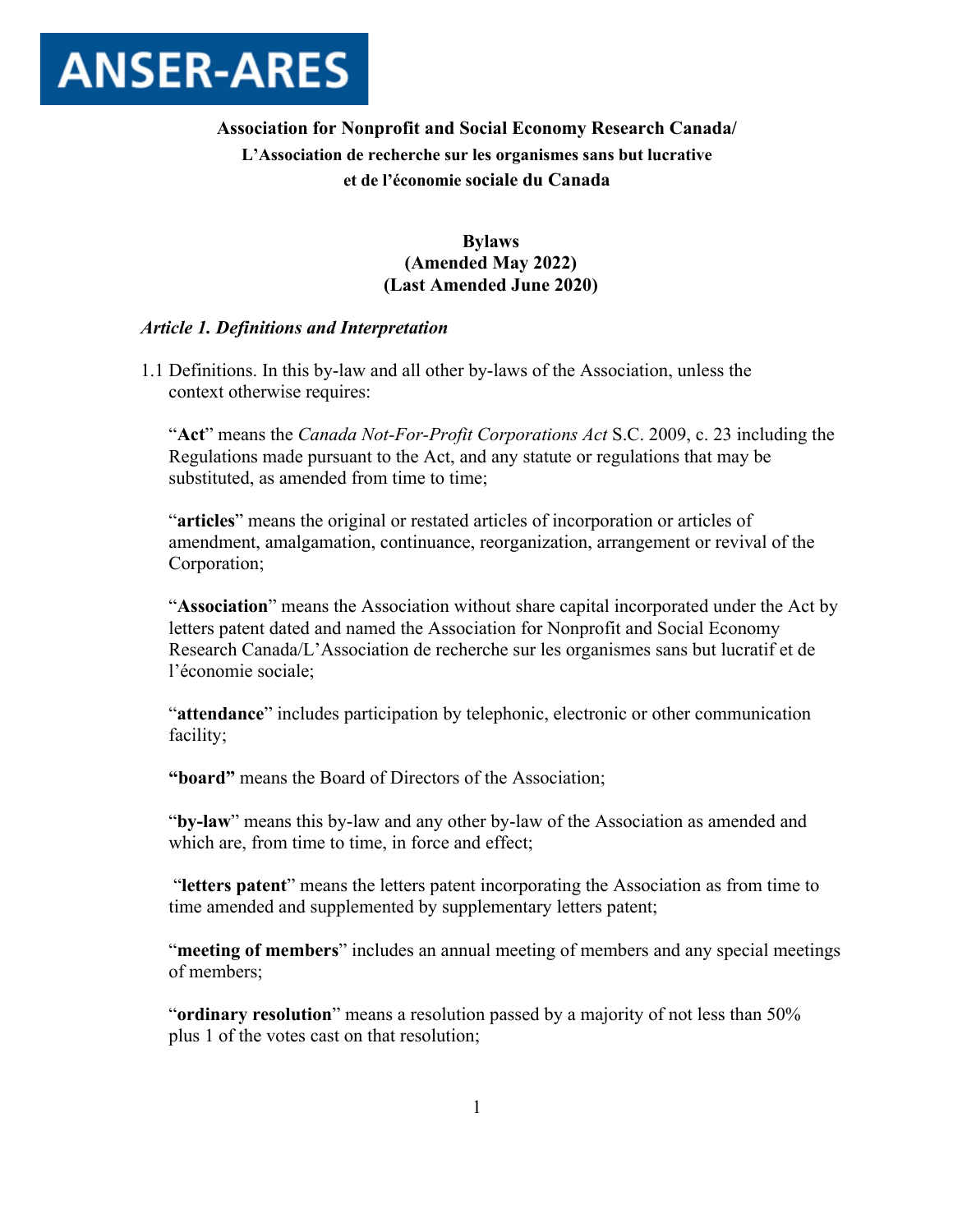"**proposal**" means a proposal submitted by a member of the Association that meets the requirements of section 163 (Member Proposals) of the Act;

"**regulations**" means the regulations made under the Act, as amended, restated or in effect from time to time;

"**special resolution**" means a resolution passed by a majority of not less than two-thirds (2/3) of the votes cast on that resolution; and

"**writing**" includes electronic communication.

1.2 Interpretation. In the interpretation of this by-law, words in the singular include the plural and vice-versa, words in one gender include all genders, and "person" includes an individual, body corporate, partnership, trust and unincorporated organization. References to Officer positions should be interpreted to include the possibility that two individuals share a single position (e.g., "President" also means "Co-Presidents").

Other than as specified above, words and expressions defined in the Act have the same meanings when used in these by-laws.

## *Article 2. Objects of the Association*

The objects of the Association are:

2.1. To educate the public on nonprofit organizations and the social economy by sponsoring conferences and operating an online journal that provides high quality, peer reviewed research on these subjects; and

2.2. To advance education by offering grants and awards to students conducting research and in recognition of the contributions of outstanding practitioners and scholars in this field.

## *Article 3. Transaction of the Affairs of the Association*

3.1 Head office. Until changed in accordance with the Act, the head office of the Association shall be in the City of Kingston at Queen's University. The Association may, however, establish such other offices and agencies elsewhere within Canada as the Board of Directors may, by resolution, deem expedient. All offices shall recognize the equal status of the two official languages.

3.2 Financial year. Until otherwise ordered by the Board, the financial year of the Association shall end on the last day of December in each year.

3.3 Banking arrangements. The banking business of the Association shall be transacted to the extent possible with credit unions, or other firms or organizations as may from time to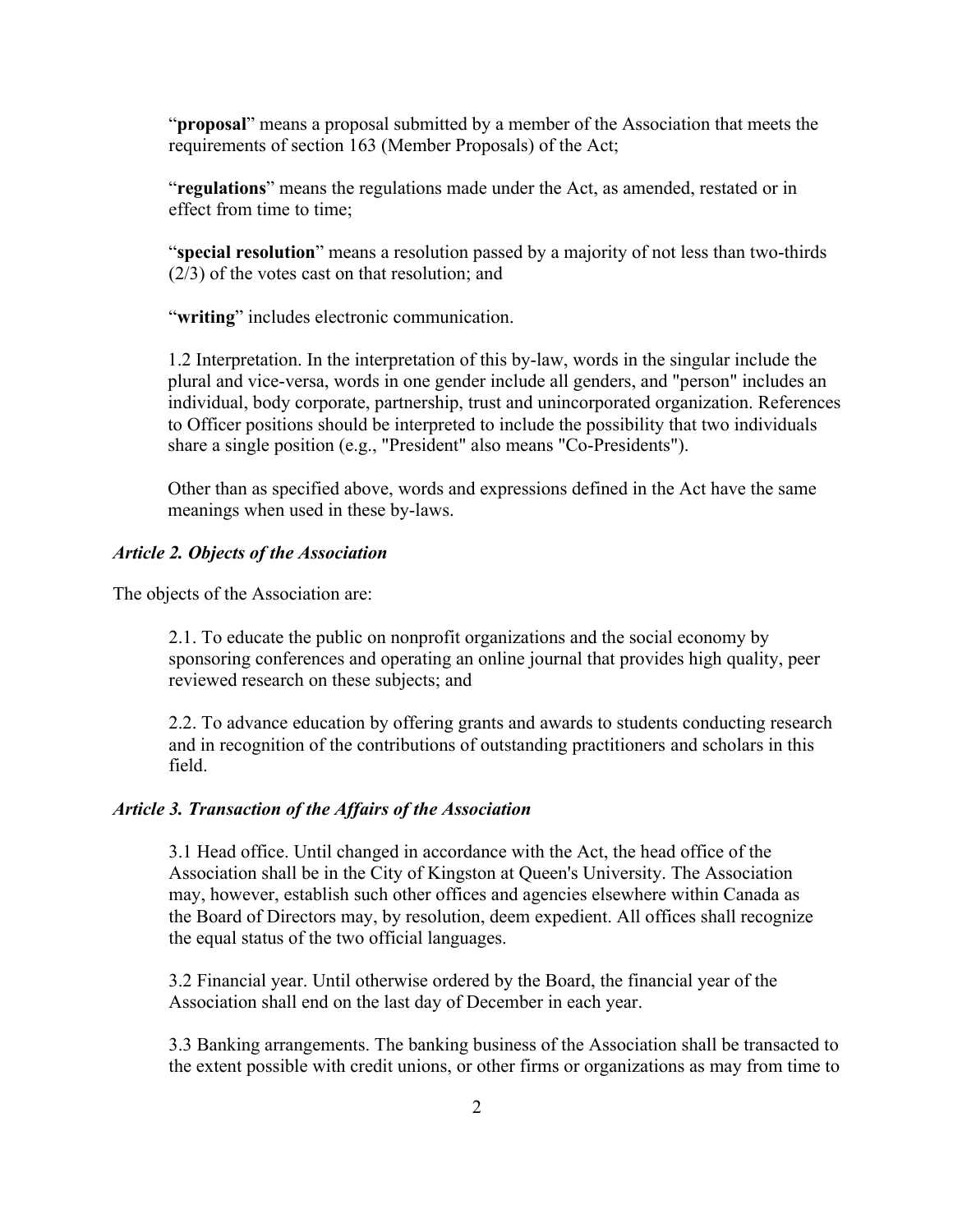time be designated by or under the authority of the Board. Such banking business or any part thereof shall be transacted under such agreements, instructions and delegations of powers as the Board may from time to time prescribe or authorize.

3.4 Borrowing powers. The Board can borrow without the members' approval.

The Board of the Association may, without authorization of the members,

- a. borrow money on the credit of the Association;
- b. issue, reissue, sell, pledge or hypothecate debt obligations of the Association;
- c. give a guarantee on behalf and
- d. mortgage, hypothecate, pledge or otherwise create a security interest in all or any property of the Association, owned or subsequently acquired, to secure any debt obligation of the Association.

## *Article 4. Conditions of Membership*

4.1 Subject to the articles, there shall be one class of members in the Association. Membership in the Association shall be available only to individuals interested in furthering the Association's purposes and who have applied for and been accepted into membership in the Association by resolution of the Board or in such other manner as may be determined by the Board. Each member shall be entitled to receive notice of, attend and vote at all meetings of the members of the Association.

Pursuant to subsection 197(1) (Fundamental Change) of the Act, a special resolution of the members is required to make any amendments to this section of the by-laws if those amendments affect membership rights and/or conditions described in paragraphs  $197(1)(e)$ , (h), (l) or (m).

4.2 Membership dues: Members shall be notified in writing of the membership dues at any time payable by them and, if any are not paid within one (1) calendar month of the membership renewal date the members in default shall automatically cease to be members of the Association.

4.3 Term of membership. The interest of a member in the Association is not transferable and lapses and ceases to exist upon failure to pay the fee for membership, upon death or upon a member resigning or otherwise ceasing to be a member in accordance with the by-laws of the Association.

4.4 Resignation. A member may resign by submitting a resignation in writing which shall be effective upon delivery of the resignation or a copy thereof to the Board.

4.5 Removal. The Board may pass a resolution authorizing the removal of a member for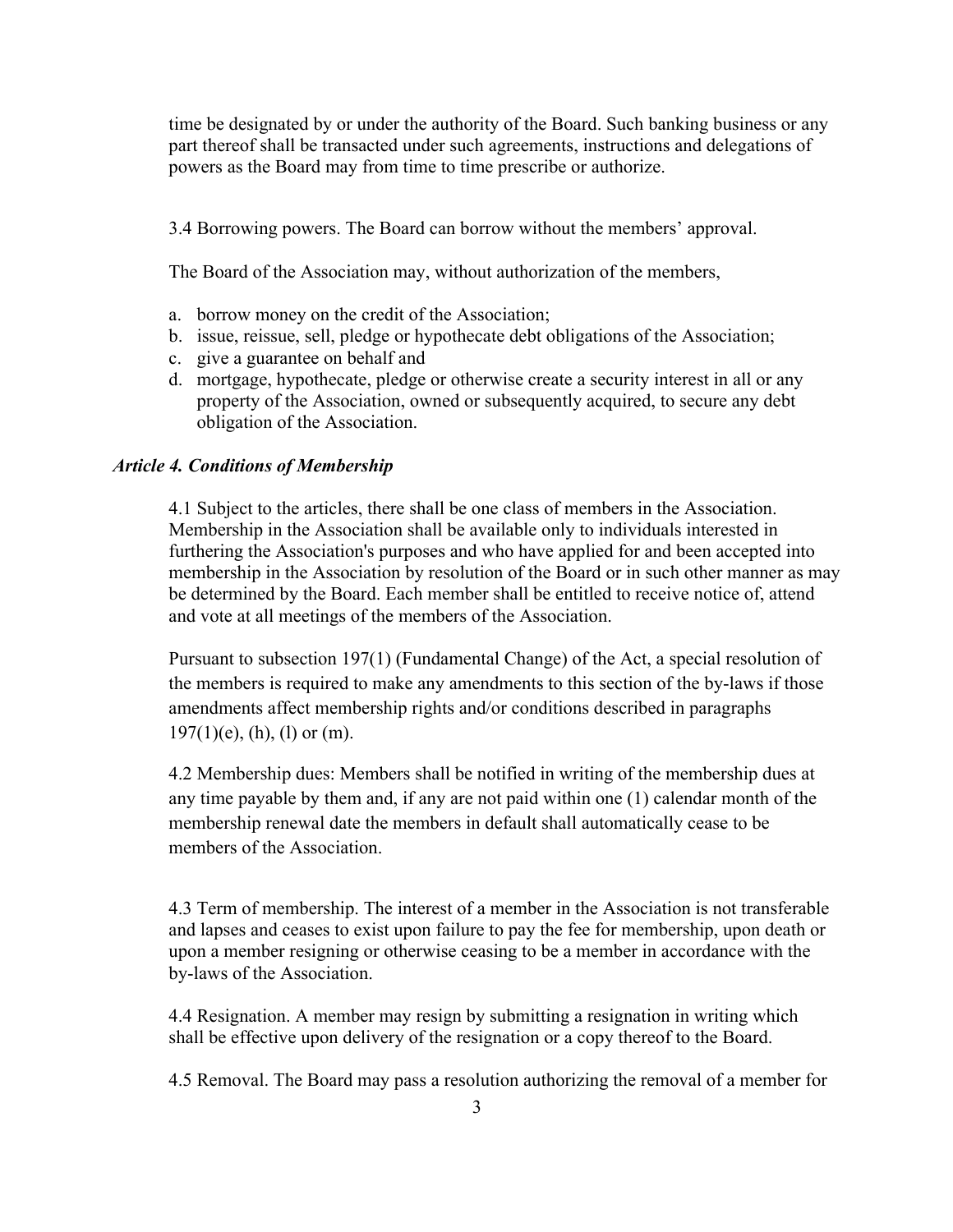cause from the register of members of the Association. No such resolution shall be put before the Board until after the member in question has been notified in writing of the cause and afforded an opportunity for a hearing before the Board. The Board shall notify any such member of the act which, in their opinion, is improper or detrimental to the Association and of the time and place of the meeting of the Board at which the member in question will be heard. Such notice shall be given at least one week prior to such meeting.

4.6 Effect of termination of membership. Subject to the articles, upon any termination of membership, the rights of the member, including any rights in the property of the Association, automatically cease to exist.

4.7 Pursuant to subsection 197(1) (Fundamental Change) of the Act, a special resolution of the members is required to make any amendments to this section of the by-laws if those amendments affect membership rights and/or conditions described in paragraphs  $197(1)(e)$ , (h), (l) or (m).

## *Article 5. Meetings of Members*

5.1 Annual Meeting. The Annual Meeting of the members shall be held during the annual conference of the members. It shall be held for the purpose of receiving the reports and statements required by the Act to be placed before the Annual Meeting, electing Directors, appointing auditors/reviewers and for the transaction of such other matters as may properly be brought before the meeting.

5.2 Special Meetings. Special Membership Meetings may be called by the President or by the Board of Directors upon 30 days' written notice to the membership of the date and time of the meeting and its agenda. The Association must call a Special Membership Meeting if a written request for such a meeting is submitted to the President and Secretary by five percent or more of the membership.

5.3 Place of meetings. Meetings of members shall normally be held at the location of, and in conjunction with, the annual conference of the Association.

5.4 Notice of meetings.

Notice of the time and place of a meeting of members shall be given to each member entitled to vote at the meeting by the following means:

a) by telephonic, electronic or other communication facility to each member entitled to vote at the meeting, during a period of 21 to 35 days before the day on which the meeting is to be held.

Pursuant to subsection 197(1) (Fundamental Changes) of the Canada Not-for-Profit Corporations Act, a special resolution of the members is required to make any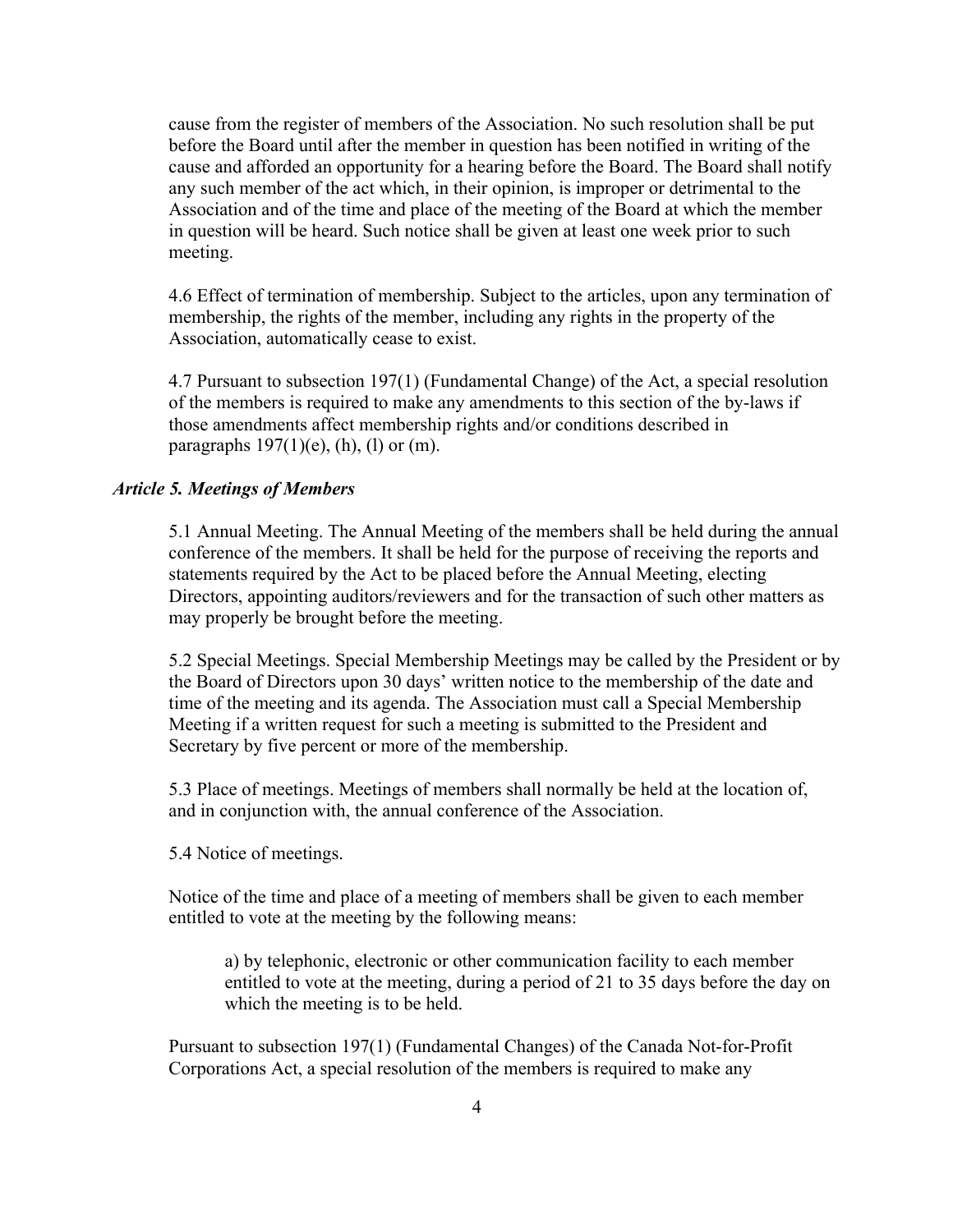amendment to the by-laws of the Association to change the manner of giving notice to members entitled to vote at a meeting of members.

Further, for members calling a members' meeting, the Board of Directors shall call a special meeting of members in accordance with Section 167 of the Act, on written requisition of members carrying not less than 5% of the voting rights. If the Directors do not call a meeting within twenty-one (21) days of receiving the requisition, any member who signed the requisition may call the meeting.

5.5 President and Secretary. The President of the Association or, in his/her absence, a Vice-President who is a Director of the Association shall preside over any meeting of members; if no such officer be present within fifteen minutes from the time fixed for holding the meeting, the persons present and entitled to vote shall choose one of their number to be President. If the Secretary of the Association be absent, the President shall appoint some person, who need not be a member, to act as Secretary of the meeting.

5.6 Quorum. A quorum for the transaction of business at any meeting of members shall be 10% of the Association's members in good standing who are present at the beginning of the meeting in person or participating at a distance by any means accessible to them. If a quorum is present at the opening of a meeting of members, the members present may proceed with the business of the meeting even if a quorum is not present throughout the meeting.

5.7 Right to vote. At any meeting of members every person shall be entitled to vote who is at the time of the meeting entered in the books of the Association as a member of the Association.

5.8 Voting. Voting at any Annual or Special Membership Meeting may be by oral or written ballot. All action at a Membership Meeting at which a quorum is present shall be by majority vote of the members present and voting at the meeting. Proxy voting is not permitted. Voting in elections and on all other matters not occurring at an Annual or Special Membership meeting may be conducted by mail, email, or any other means of electronic communication accessible to members.

5.9 Participation by electronic means at members' meetings. Participation at meetings of members may be by telephonic, electronic or other communication facility. A person participating in a meeting by such means is deemed to be present at the meeting. Notwithstanding any other provision of this by-law, any person participating in a meeting of members pursuant to this section who is entitled to vote at that meeting may vote, in accordance with the Act, by means of any telephonic, electronic or other communication facility that the Association has made available for that purpose.

#### *Article 6. Board of Directors*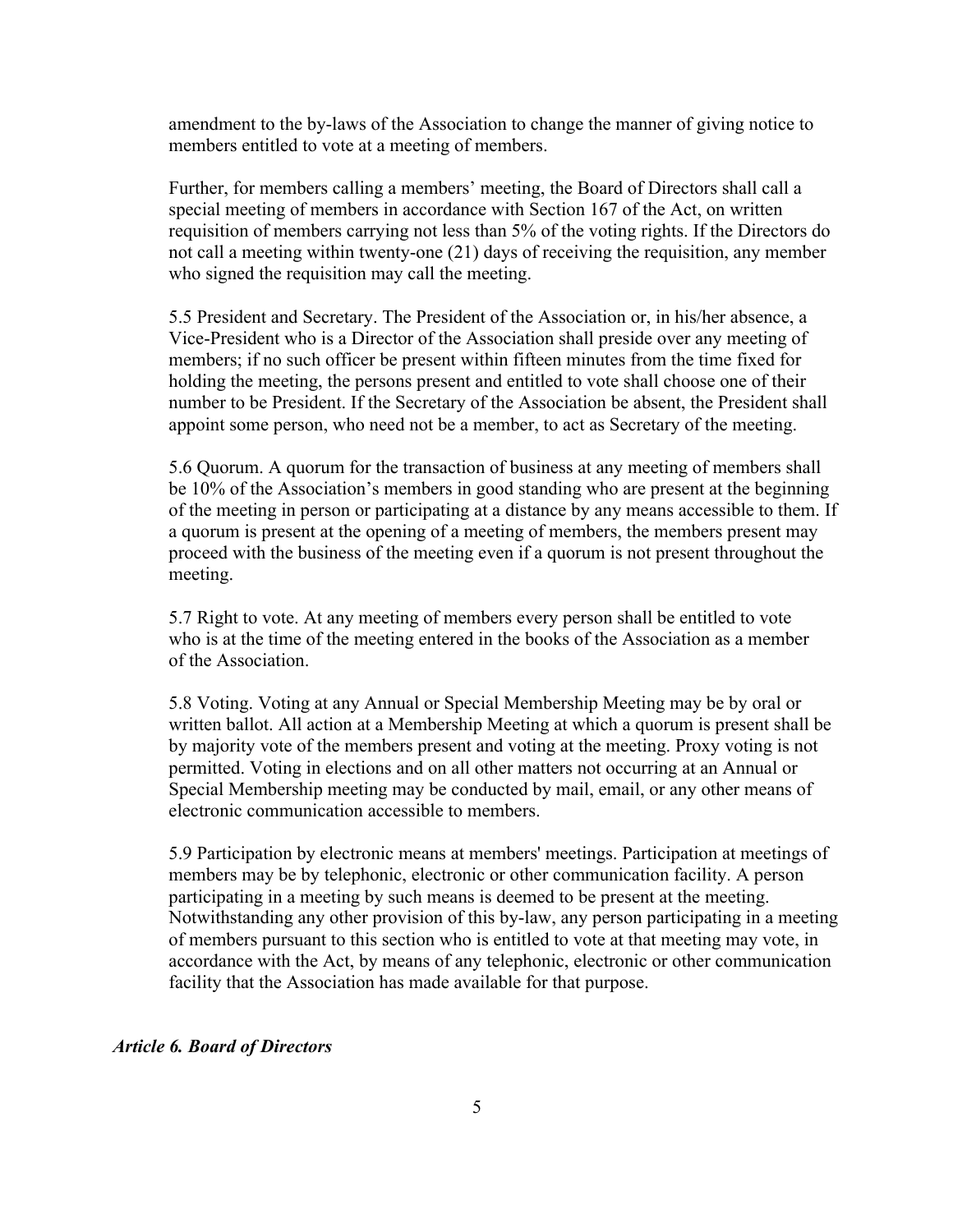6.1 Number of Directors. The affairs of the Association shall be managed by a Board of Directors of not less than nine (9) and not more than fifteen (15) voting members, the exact number to be determined from time to time by the Board. The editors of the Association's journal shall be invited to participate in all Board meetings on a nonvoting basis.

6.2 Qualification. No person shall be qualified as a Director unless s/he shall be a member and be nineteen or more years of age. All candidates must be members of the Association in good standing.

6.3 Election of Directors. Subject to the Act and Articles, at each Annual Meeting members will elect a number of Directors equal to the number of Directors retiring plus vacancies. A slate of candidates for the Board of Directors will be presented to the membership by the Board by means of electronic or other communication facility at least one month before the Annual Meeting of the Association. Additional candidates may be put forward by members provided they submit their nominations at least three weeks before the distribution of the aforementioned communication.

6.4 Term of office. A Director shall normally serve for a term of three years and shall be eligible for up to four, three-year terms. In the case of the first Board of Directors, onethird shall be elected for a one year term, one-third for a two year term and one-third for a three year term. The editors of the Association's journal shall serve as ex-officio members of the Board for the duration of their editorship.

6.5 Vacation of office and removal from office. The offices of Directors shall be vacated upon the occurrence of any of the following events: (a) if an order is made declaring them to be a mentally incompetent person or incapable of managing their affairs; (b) on death; or (c) if, by notice in writing to the Secretary of the Association, they resign their office; or (d) upon expiration of their term of office. Retiring Directors shall remain in office until the adjournment of the meeting at which their retirement is accepted and their successors appointed.

Removal of Directors: Directors may be removed from office only by a majority vote of the members at a special meeting.

6.6 Vacancies. Vacancies on the Board caused by the departure of Board members may be filled by the appointment of new members by the Board. The duration of such appointments will be until the next Annual Meeting of the membership.

6.7 Calling of meetings. Meetings of the Board shall be held from time to time at the call of the Board or the President or Vice-President or any two Directors. Notice of the time and place of every meeting so called shall be given to each Director not less than two weeks before the time when the meeting is to be held, save that no notice of a meeting shall be necessary if all the Directors are present and if those absent signify their consent to such meeting being held.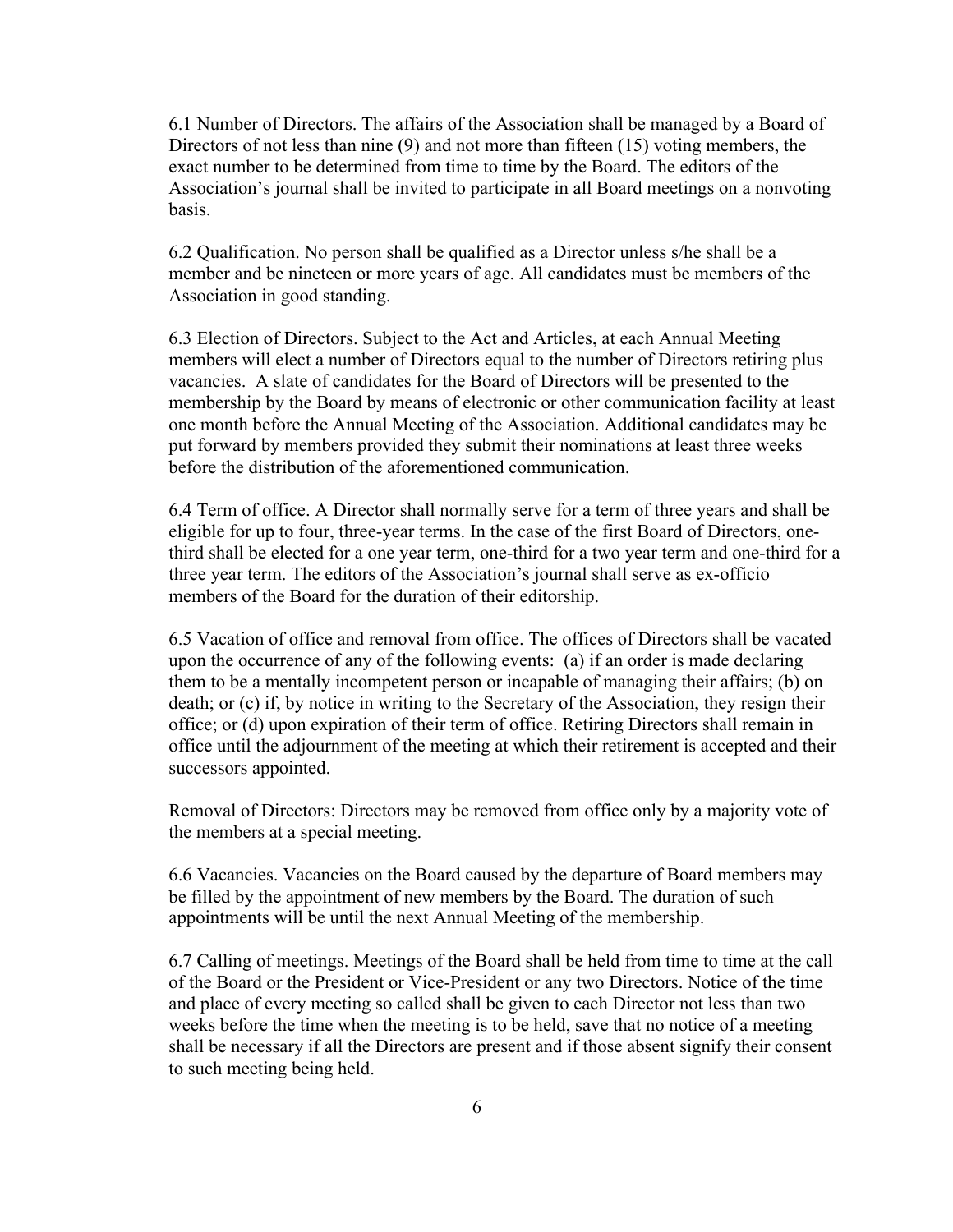6.8 First meeting of new Board. Provided a quorum of Directors is present, each newly elected Board shall without notice hold its first meeting immediately following the Annual Membership Meeting of members at which such Board is elected.

6.9 Meetings. The Board of Directors shall hold at least one regular meeting in each calendar year immediately following the Annual Membership Meeting, and may hold such additional regular meetings as may be determined by Board resolution. The President may call a special meeting at any time and for any purpose, and shall call a special meeting for the indicated purpose on receipt of a request from any three or more Directors. The President presides over meetings of the Board. All actions taken by the Board, whether at a regular or special meeting, must be recorded by the Secretary in the minutes.

6.10. Attendance at meetings by telephonic, electronic or other communication facility. For every Board meeting, the Association will arrange for a telephonic, electronic or other communication facility that permits every Director in attendance, to hear all discussion and to speak when recognized.

6.11 Quorum. A majority of the number of currently serving Directors is a quorum of the Board. On any matter for which one or more Directors is recused by virtue of a conflict of interest, the number of Directors shall be reduced by the number of recusals for the purpose of calculating the quorum.

6.12 Notice. The Secretary shall provide at least 14 days notice, by any convenient means, of any Board meeting. The notice of any special meeting must identify any and all matters that may properly be included in its agenda.

6.13 Agendas. The agenda for each regular Board meeting may include any matter relating to the affairs of the Association and must provide an opportunity for the introduction of new business by any Director.

6.14 Director voting. The vote of a Director at a meeting is counted only if that Director is present, either by telephonic, electronic or other communication facility. Proxy voting is not permitted.

6.15 Action without a meeting by written consent. The Board may act without a meeting by circulating to all Directors an electronic notice of the intended action. Directors vote on that action electronically. Such action will become effective when the Secretary has received written consent from the majority of current Directors and recorded such action in the minutes.

6.16 Board policies. The Board may adopt policies to guide the Board's actions and the affairs of the Association, so long as these policies do not conflict with these by-laws.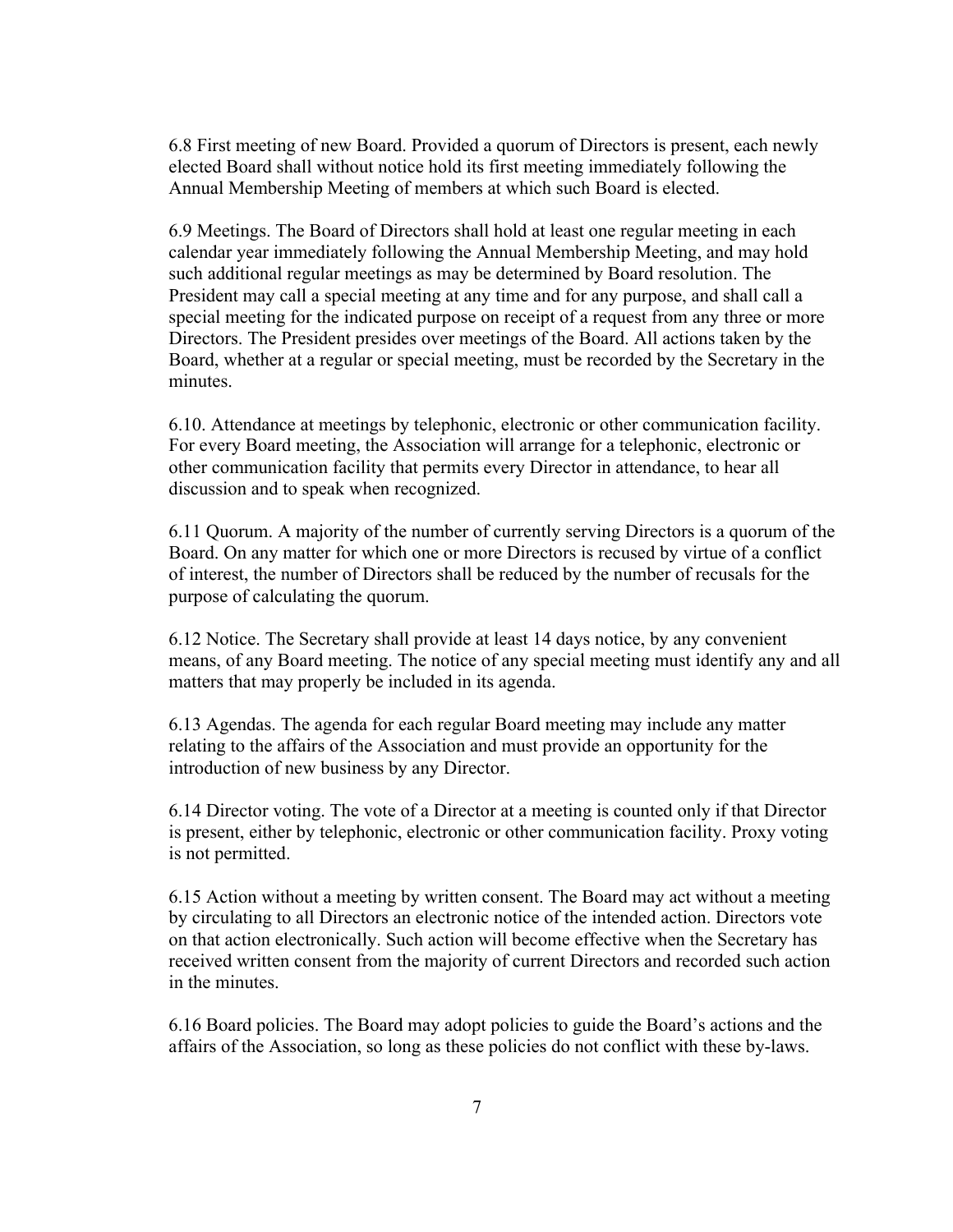Such policies shall be maintained in the Board Policy Manual, which will be made available to the membership via our website.

6.17 Votes to govern. At all meetings of the Board every question shall be decided by a majority of the votes cast on the question; and in case of an equality of votes the President shall not be entitled to a second or casting vote.

6.18 Conflict of interest. All officers, other Directors, and members of committees shall serve without compensation, other than reimbursement for reasonable expenses as authorized by the Board. As so limited, the Board may adopt one or more conflict of interest policies applicable to Directors, officers, employees, and others dealing with the Association, and covered persons shall make such disclosures as may be required. The Association's conflict of interest policy or policies shall be maintained in the Board Policy Manual. If a conflict is implicated by a decision or transaction under contemplation by the Association, the affected person shall, in addition to disclosing all material information regarding that conflict, recuse himself or herself from consideration of the relevant decision or transaction.

#### *Article 7. Officers*

7.1 The officers of the Association shall be the President, Vice-President, Past President, Secretary and Treasurer and any such other officers as the Board of Directors may by bylaw determine.

7.2 Except for the office of Past President, the officers of the Association shall be elected annually by a vote of the membership attending the Annual Meeting.

7.3. Officers shall be subject to removal at any time by resolution of at least two-thirds of the Board of Directors. If necessary, officers will have their terms of office as Board members extended until they have completed their terms as officers.

7.4 The President shall be the chief executive officer of the Association. They shall preside at all meetings of the Association and of the Board of Directors and shall have the general and active management of the affairs of the Association. They shall see that all orders and resolutions of the Board of Directors are carried into effect.

7.5 The Vice-President shall, in the absence or disability of the President, perform the duties and exercise the powers of the President and shall perform such other duties as shall from time to time be imposed upon them by the Board of Directors.

7.6 The Treasurer shall have the custody of the funds and securities of the Association and shall keep full and accurate accounts of all assets, liabilities, receipts and disbursements of the Association in the books belonging to the Association and shall deposit all monies, securities and other valuable effects in the name and to the credit of the Association in such chartered bank of trust company, or, in the case of securities, in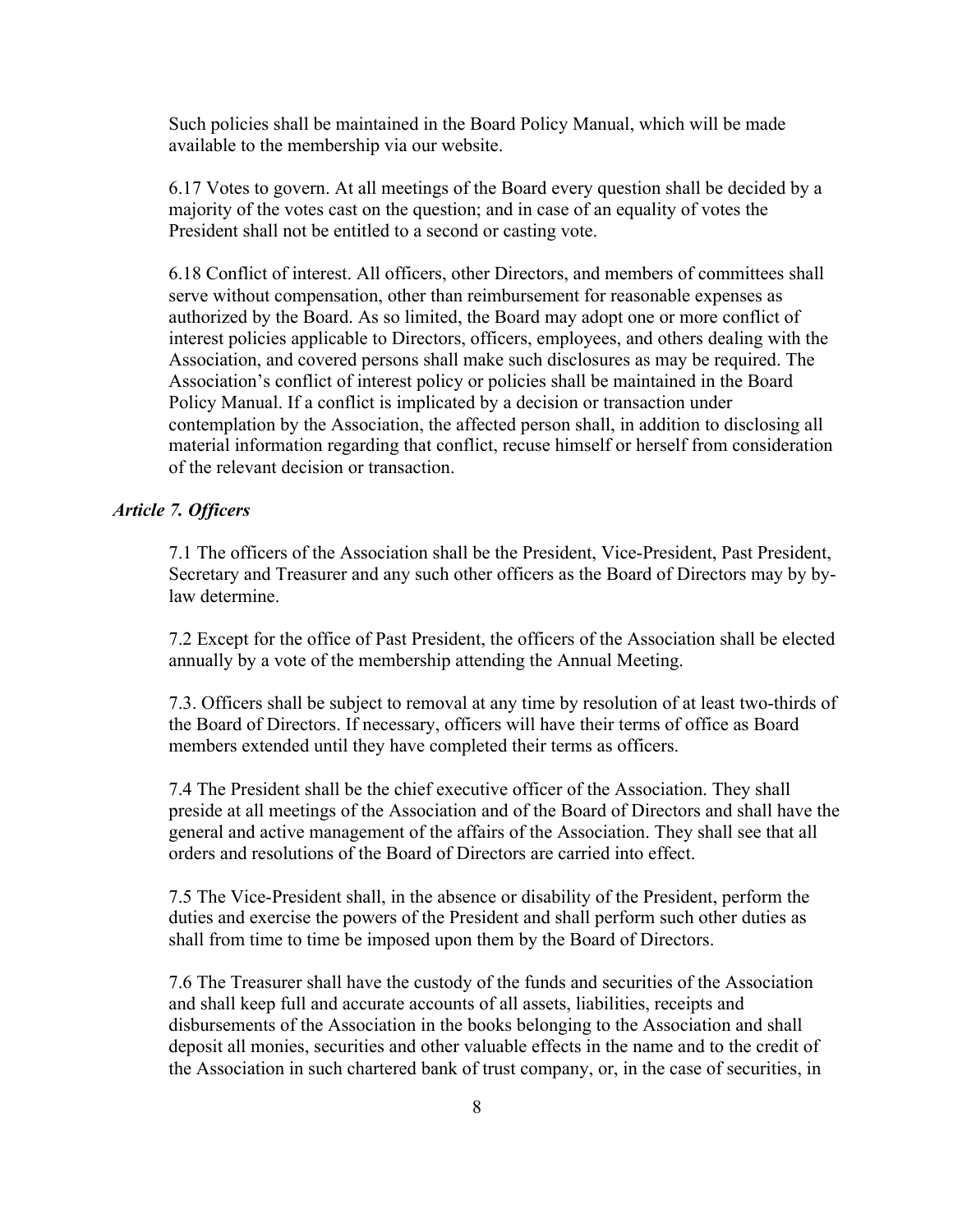such registered dealer in securities as may be designated by the Board of Directors from time to time. They shall disburse the funds of the Association as may be directed by proper authority taking proper vouchers for such disbursements, and shall render to the President and Directors at the regular meeting of the Board of Directors, or whenever they may require it, an accounting of all the transactions and a statement of the financial position, of the Association. They shall also perform such other duties as may from time to time be directed by the Board of Directors.

7.7 The Secretary shall ensure that a record is kept of votes and minutes of all proceedings of the Association. The Secretary shall give or cause to be given notice of all meetings of the members and of the Board of Directors, and shall perform such other duties as may be prescribed by the Board of Directors or President, under whose supervision the Secretary shall be. The Secretary will also be the custodian of the Association's corporate seal.

7.8. The duties of all other officers of the Association shall be as the terms of their engagement call for or as the Board of Directors requires of them.

## *Article 8. Committees*

8.1 The Board of Directors may appoint committees whose members will hold their offices at the will of the Board of Directors. The Directors shall determine the duties of such committees and document them as written terms of reference.

#### *Article 9. Execution of Documents*

9.1 Contracts, documents or any instruments in writing requiring the signature of the Association, shall be signed by any two officers and all contracts, documents and instruments in writing so signed shall be binding upon the Association without any further authorization or formality. The Directors shall have power from time to time by resolution to appoint an officer or officers on behalf of the Association to sign specific contracts, documents and instruments in writing.

## *Article 10. Auditor/Reviewer*

10.1 The members shall at each Annual Meeting appoint an auditor/reviewer to audit or review the accounts of the Association, to hold office until the next Annual Meeting, provided that the Directors may fill any casual vacancy in the office of the auditor/reviewer.

## *Article 11. Annual Financial Statements*

The Association shall send to the members a copy of the annual financial statements and other documents referred to in subsection 172(1) (Annual Financial Statements) of the Act or a copy of a publication of the Association reproducing the information contained